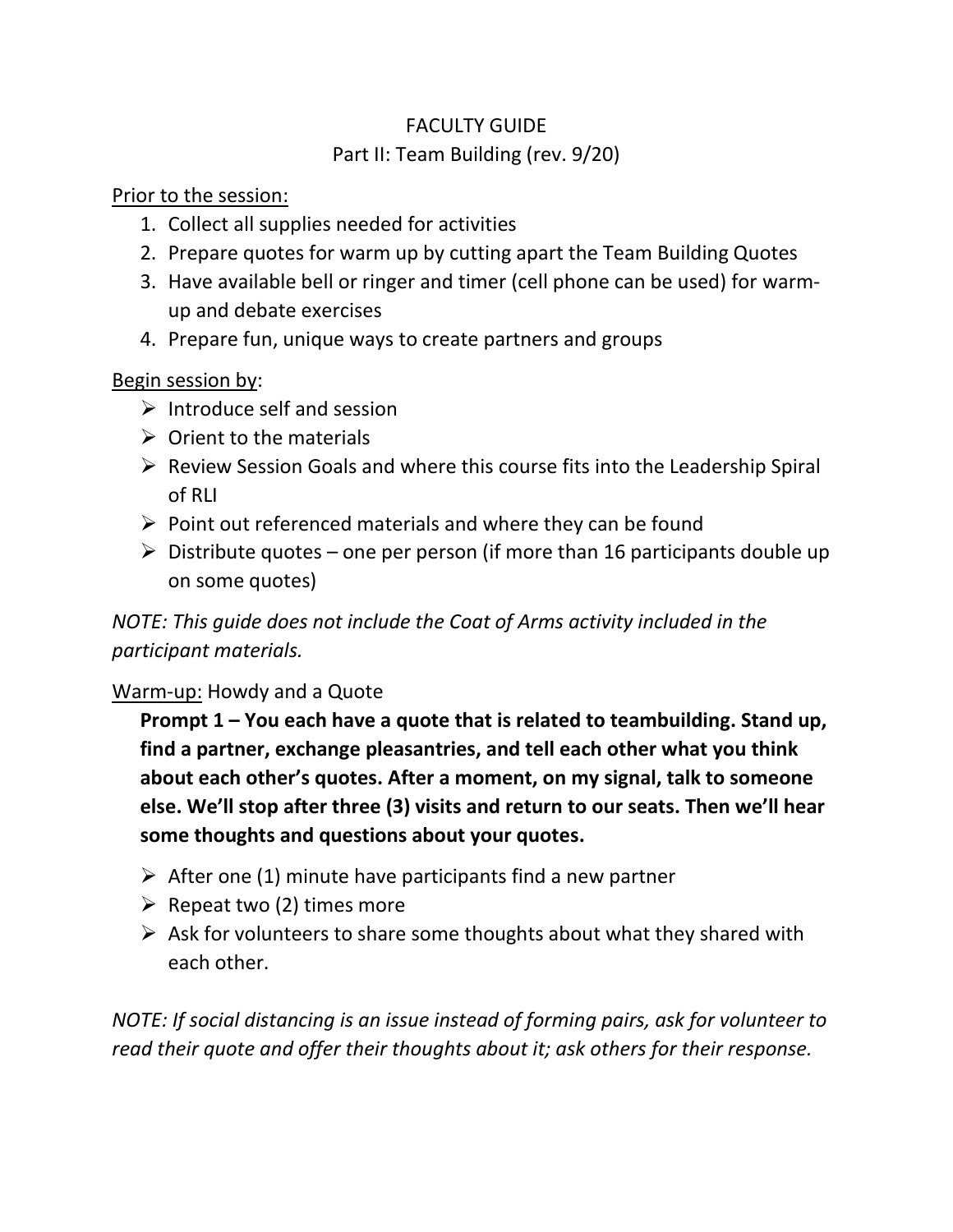Debate Exercise

- $\triangleright$  Divide participants into two (2) groups. (Groups can be as small as one (1) or as large as six (6)
- $\triangleright$  Assign one group to be the Affirmative Team (argues FOR the resolution) and the other to be the Negative Team (argues AGAINST the resolution.
- $\triangleright$  Allow 10 minutes for each to determine their strategies
- $\triangleright$  Two members from each team will present their team's case (AFF 1 and AFF 2; NEG 1 and NEG 2)
- $\triangleright$  Follow the order and time as indicated in the chart below
- $\triangleright$  Facilitator will be the judge

*NOTE: If there are only two participants, assign one as affirmative and the other negative; adjust timing accordingly*

*If group is larger than 12 (six per group) assign one or more to be judge(s) and/or timekeeper. Another role can be as observer. Build in opportunity for observers to share their thoughts.*

# **Resolved: The most effective committee is a committee of one.**

| 3 minutes | <b>Affirmative 1</b> | State your case                        |
|-----------|----------------------|----------------------------------------|
| 3 minutes | <b>Negative 1</b>    | <b>Tear down the case</b>              |
| 3 minutes | <b>Affirmative 2</b> | Rebut, rebuild case,<br>add advantages |
| 3 minutes | <b>Negative 2</b>    | <b>Continue to tear</b><br>down case   |
| 2 minutes | <b>TIMEOUT</b>       |                                        |
| 1 minute  | <b>Negative 1</b>    | <b>Summarize</b>                       |
| 1 minute  | <b>Affirmative 1</b> | <b>Summarize</b>                       |
| 1 minute  | <b>Negative 2</b>    | Conclude                               |
| 1 minute  | <b>Affirmative 2</b> | Conclude                               |

#### **Modified Debate Format**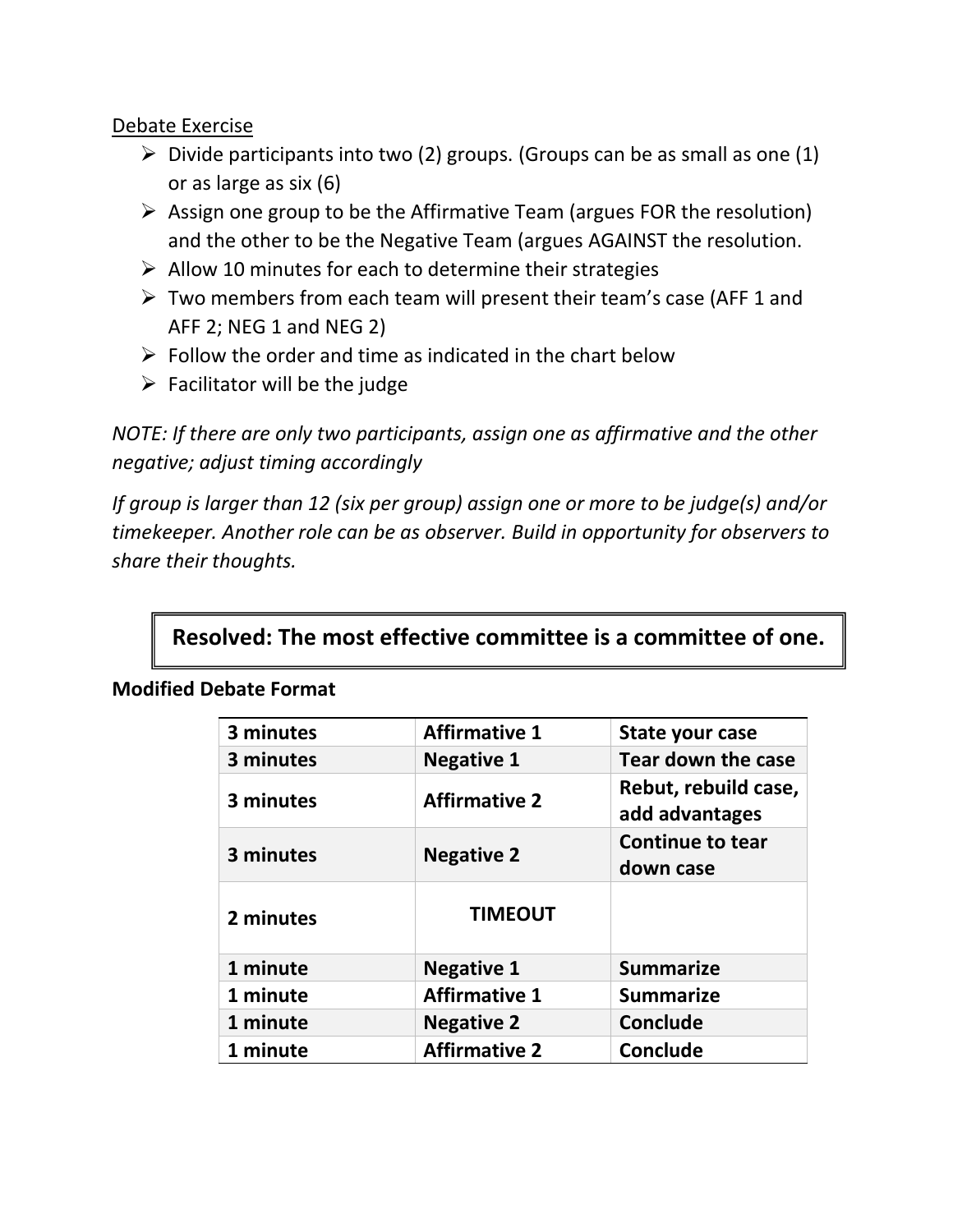**Prompt 2 – In Rotary clubs, it can be challenging to put a successful committee structure in place. To open this discussion, we are going to debate the following proposition.** 

## **Resolved: The most effective committee is a committee of one.**

#### **Please take 10 minutes to formulate your strategy for the debate.**

 $\triangleright$  This may seem like an obviously false statement, however how many times in Rotary clubs does one person end up doing things by themselves. Most of us have experienced this, many times in many situations.

#### **Prompt 3 – Let the debate begin!**

#### Debrief the Debate Activity

- $\triangleright$  The first step is to recognize that though easier to work alone it is ultimately better for completing the task, for the individual and for the whole to include others.
- $\triangleright$  As judge of the debate, point out that everybody wins if they take their observations from the debate back to the club.

#### Group Teambuilding – University of Illinois Exercise

- $\triangleright$  Divide into two or three groups.
- $\triangleright$  Read the exercise to the group

NOTE: *If there are five (5) or less participants do this exercise as a whole group activity*

**Prompt 4 – Let's explore another aspect of team building. Turn to page 38, Insert TB-3 University of Illinois Exercise. Follow along which I read the narrative.**

**Develop a recommendation on how this club can build a team. What specific steps do they need to follow? You have 20 minutes.**

#### Debrief

 $\triangleright$  Rotary Clubs and committees within clubs are teams, just like in business, sports, and other endeavors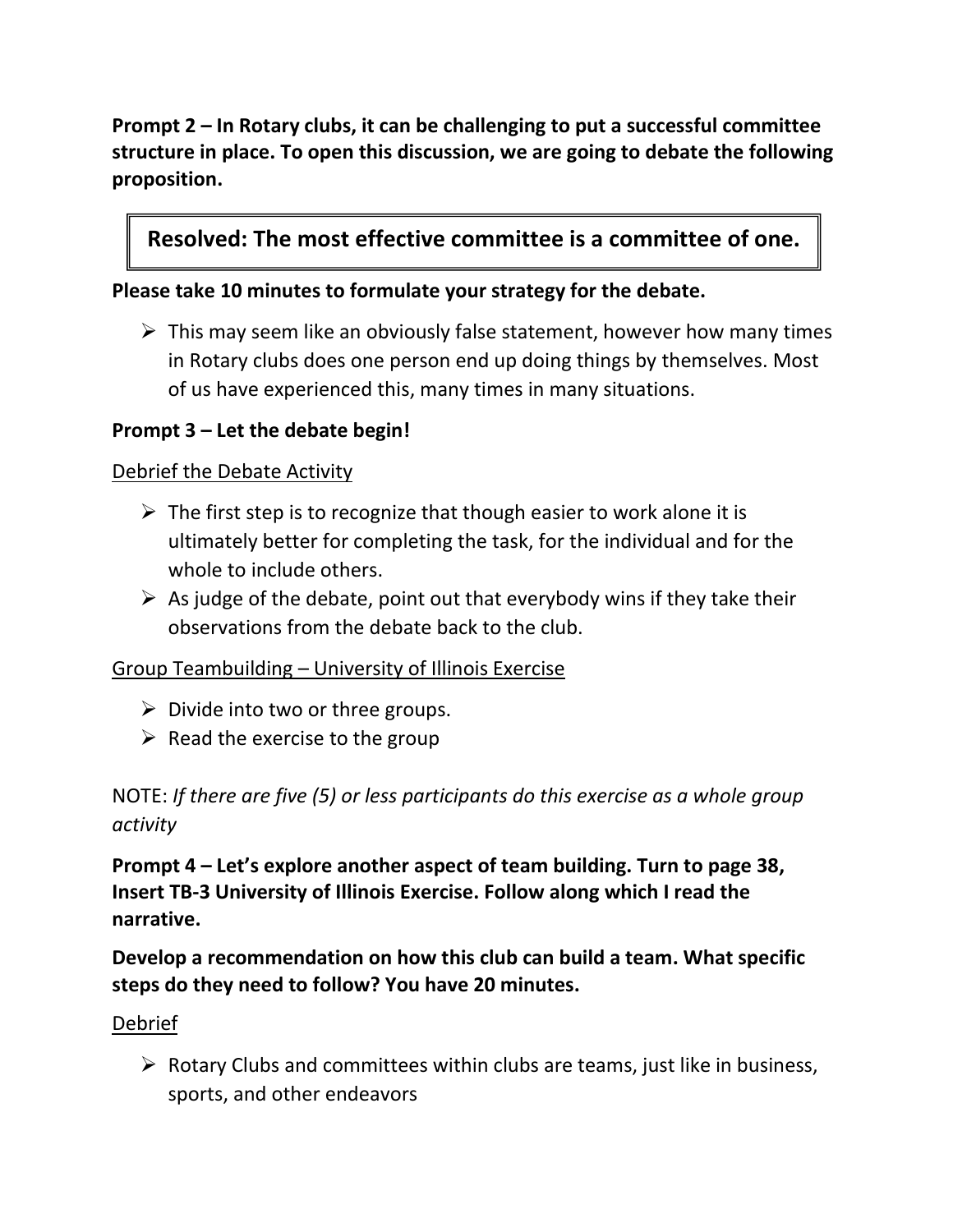- $\triangleright$  The organization of a club, i.e. committee structure, is completely up to the club to determine. There are several alternative recommended committee structures by Rotary for clubs to consider. Clubs should pick or design a committee structure that matches their personnel and dynamic.
	- $\triangleright$  Refer to the Club Committee Structure (Team Building pg. 34)



**Club Committee Structures** 

**Prompt 5 – After our discussions today about team building and effective use of people, how can we make effective use of Rotarian teams and committees? How important is delegation of tasks and duties? How would you proceed to do that?**